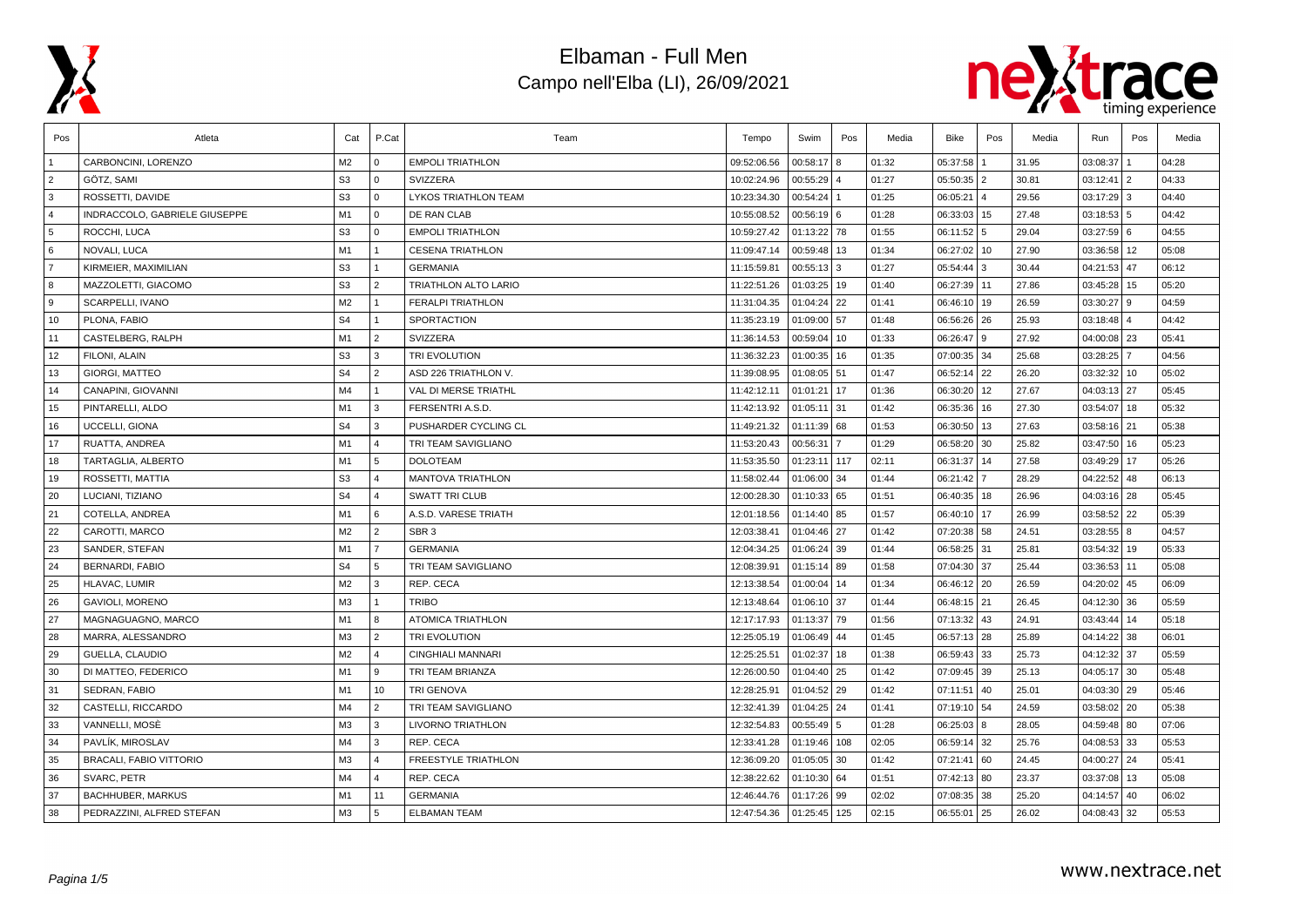



| 39 | ZIRKZEE, PAUL              | M1             | 12             | OLANDA                     | 12:49:12.45 | $00:00:00$ 0 |                 |       | 07:12:22 41 |     | 24.98 | $04:39:11$ 58 |     | 06:36 |
|----|----------------------------|----------------|----------------|----------------------------|-------------|--------------|-----------------|-------|-------------|-----|-------|---------------|-----|-------|
| 40 | TOMELINI, DANIELE          | M <sub>2</sub> | 5              | SPORTINGCLUBLESSINIA       | 12:52:39.62 | 01:12:44     | 75              | 01:54 | 07:12:51    | 42  | 24.95 | 04:18:42      | 44  | 06:07 |
| 41 | CONTARDO, MASSIMO          | M3             | 6              | SPARTACUS TRILECCO         | 12:55:26.60 | 01:06:46     | 42              | 01:45 | 06:58:01    | 29  | 25.84 | 04:36:20 57   |     | 06:32 |
| 42 | SANTILLI, MARIO            | M1             | 13             | <b>CASTELLI ROMANI TRI</b> | 12:55:51.80 | 01:06:23     | 38              | 01:44 | 07:15:01    | 45  | 24.83 | 04:24:21      | 52  | 06:15 |
| 43 | NAGEL, MATTHIAS            | M3             | $\overline{7}$ | <b>GERMANIA</b>            | 12:56:44.16 | 01:20:54     | 111             | 02:07 | 07:22:23    | 62  | 24.41 | 04:00:56 25   |     | 05:42 |
| 44 | MARITATI, GIACOMO          | M <sub>5</sub> | $\mathbf{1}$   | <b>ELBAMAN TEAM</b>        | 13:02:42.74 | 01:09:23     | 58              | 01:49 | 07:03:38    | 35  | 25.49 | $04:42:15$ 63 |     | 06:41 |
| 45 | MARSIBILIO, GIUSEPPE       | M <sub>3</sub> | 8              | BRIGANTI D'ABRUZZO         | 13:03:20.87 | 01:13:06     | 77              | 01:55 | 07:19:11    | 55  | 24.59 | 04:23:37 49   |     | 06:14 |
| 46 | LINGUANTI, GIULIO          | S <sub>4</sub> | 6              | <b>ASD LIFE TRIATHLON</b>  | 13:05:03.30 | 01:21:21     | 112             | 02:08 | 07:18:30    | 52  | 24.63 | $04:14:38$ 39 |     | 06:02 |
| 47 | MASSI, GIORDANO            | S <sub>4</sub> | $\overline{7}$ | <b>TERNI TRIATHLON</b>     | 13:07:49.85 | 01:16:38     | 93              | 02:01 | 07:20:55 59 |     | 24.49 | $04:15:20$ 41 |     | 06:03 |
| 48 | SCOTTI, ALBERTO            | S <sub>4</sub> | 8              | <b>TRI AIRONI</b>          | 13:08:11.35 | 01:12:08     | 70              | 01:53 | 07:04:02    | 36  | 25.47 | $04:42:17$ 64 |     | 06:41 |
| 49 | <b>GARERI, NICOLAS</b>     | S <sub>4</sub> | $\mathbf{Q}$   | <b>GALILEO TRIATHLON</b>   | 13:08:26.35 | 01:14:08     | 81              | 01:57 | 07:24:35    | 65  | 24.29 | 04:11:30 35   |     | 05:57 |
| 50 | ROSSI, CARLO               | M <sub>2</sub> | 6              | ASD SPEZIA TRIATHLO        | 13:08:58.95 | 00:00:00     | $\Omega$        |       | 15:48:13    | 140 | 11.39 | 04:24:37      | 53  | 06:16 |
| 51 | LA SALANDRA, ANTHONY ALFEO | S <sub>4</sub> | 10             | <b>SBR 3ATHLON</b>         | 13:10:04.83 | 01:10:28     | 63              | 01:51 | 07:29:28    | 71  | 24.03 | $04:18:15$ 43 |     | 06:07 |
| 52 | SELLA, STEFANO             | M4             | 5              | MARTINA DOGANA TRITE       | 13:14:01.64 | 01:31:15     | 133             | 02:24 | 07:31:39 75 |     | 23.91 | $04:03:11$ 26 |     | 05:45 |
| 53 | <b>KEIZER, PATRICK</b>     | M <sub>3</sub> | 9              | <b>OLANDA</b>              | 13:16:39.53 | 01:23:59     | 122             | 02:12 | 07:20:15 56 |     | 24.53 | $04:23:42$ 50 |     | 06:14 |
| 54 | GIARDINETTI, ALBERTO       | S <sub>4</sub> | 11             | ZEROTRI 1 COMO             | 13:17:05.29 | 01:07:14     | 48              | 01:46 | 07:37:25 77 |     | 23.61 | $04:21:03$ 46 |     | 06:11 |
| 55 | VANNI, MATTEO              | M1             | 14             | TRI TEAM PARKPRE FIS       | 13:18:31.45 | 01:22:13     | 114             | 02:09 | 07:37:41 78 |     | 23.60 | 04:07:18 31   |     | 05:51 |
| 56 | DUBBIOSO, GIULIO ANTONINO  | M1             | 15             | PODISTICA SOLIDARIET       | 13:20:12.47 | 01:08:54     | 56              | 01:48 | 07:31:29    | 74  | 23.92 | 04:26:33   55 |     | 06:19 |
| 57 | MAGOSSO, PAOLO             | S <sub>4</sub> | 12             | RHO TRIATHLON CLUB         | 13:25:13.51 | 01:13:42     | 80              | 01:56 | 07:18:30    | 53  | 24.63 | 04:42:27      | 65  | 06:41 |
| 58 | CHAREYRE, NICOLAS          | M <sub>4</sub> | 6              | <b>FRANCIA</b>             | 13:26:33.10 | 01:12:15     | 72              | 01:54 | 07:17:30    | 51  | 24.69 | 04:48:31      | 69  | 06:50 |
| 59 | DELLA FONTANA, CRISTIAN    | M <sub>2</sub> | $\overline{7}$ | <b>DDS</b>                 | 13:29:00.38 | 00:59:23     | 12 <sup>°</sup> | 01:33 | 07:55:28    | 89  | 22.71 | $04:23:50$ 51 |     | 06:15 |
| 60 | SCHIANCHI, MATTHIA         | M1             | 16             | <b>ELBAMAN TEAM</b>        | 13:33:22.77 | 01:03:56     | 21              | 01:40 | 07:15:34 46 |     | 24.80 | $05:05:47$ 90 |     | 07:14 |
| 61 | SPREAFICO, PIETRO          | M <sub>2</sub> | 8              | <b>ELBAMAN TEAM</b>        | 13:34:48.56 | 01:11:24     | 67              | 01:52 | 07:30:17 72 |     | 23.98 | $04:41:18$ 62 |     | 06:40 |
| 62 | GIORDANI, LUIGI            | M <sub>1</sub> | 17             | <b>BRIGANTI D'ABRUZZO</b>  | 13:34:49.46 | 01:10:16     | 62              | 01:50 | 07:21:59 61 |     | 24.44 | 04:54:56 77   |     | 06:59 |
| 63 | CAMBIO, ALBERTO            | M <sub>3</sub> | 10             | <b>OLIMPIA TRIATHLON</b>   | 13:37:01.41 | 01:17:11     | 98              | 02:01 | 07:13:32    | 44  | 24.91 | 04:51:50 73   |     | 06:54 |
| 64 | SPERTINO, DAVIDE           | M1             | 18             | TRI TEAM SAVIGLIANO        | 13:37:44.48 | 01:15:11     | 88              | 01:58 | 07:27:36 68 |     | 24.13 | $04:40:30$ 60 |     | 06:38 |
| 65 | MORELLATO, SIMONE          | S <sub>3</sub> | 5              | TRISESSANTA ASD            | 13:39:31.95 | 01:06:59     | 47              | 01:45 | 07:38:31    | 79  | 23.55 | 04:45:27      | 68  | 06:45 |
| 66 | NAVA, MARCO R.             | M <sub>5</sub> | 2              | <b>ROAD RUNNERS</b>        | 13:41:19.58 | 01:23:34     | 120             | 02:11 | 07:22:49    | 63  | 24.39 | 04:43:30 67   |     | 06:43 |
| 67 | BOSCHINI, CLAUDIO          | M <sub>2</sub> | 9              | TRI RACE ROCK TEAM         | 13:43:14.33 | 01:14:47     | 86              | 01:58 | 08:10:47    | 112 | 22.01 | 04:09:15 34   |     | 05:54 |
| 68 | PEGURRI, PAOLO             | M4             | $\overline{7}$ | <b>SPORTACTION</b>         | 13:46:24.95 | 01:20:13     | 110             | 02:06 | 07:56:23 90 |     | 22.67 | $04:17:21$ 42 |     | 06:05 |
| 69 | OLDANI, MAURO              | M4             | 8              | <b>ROAD RUNNERS</b>        | 13:46:46.37 | 01:36:25     | 135             | 02:32 | 07:33:21 76 |     | 23.82 | 04:25:45 54   |     | 06:17 |
| 70 | TOLINI, TULLIO             | M1             | 19             | SPAGNA                     | 13:48:42.89 | 01:04:24     | 23              | 01:41 | 07:24:20    | 64  | 24.31 | 05:08:47 92   |     | 07:19 |
| 71 | KUHN, PETER                | M4             | 9              | <b>SVIZZERA</b>            | 13:55:11.41 | 01:18:11     | 102             | 02:03 | 07:26:01 67 |     | 24.21 | 05:00:30   81 |     | 07:07 |
| 72 | PERRONE, MARCO PIERPAOLO   | M1             | 20             | TRI TEAM SAVIGLIANO        | 13:55:17.23 | 01:14:34     | 84              | 01:57 | 07:48:07 84 |     | 23.07 | $04:40:39$ 61 |     | 06:39 |
| 73 | <b>GERKENS, MICHAEL</b>    | M <sub>2</sub> | 10             | <b>GERMANIA</b>            | 13:57:01.33 | 01:06:44     | 40              | 01:45 | 06:54:14    | 24  | 26.07 | 05:46:18 117  |     | 08:12 |
| 74 | NEVOLA, MARIO ANTONIO      | M <sub>4</sub> | 10             | <b>ROAD RUNNERS</b>        | 14:03:02.56 | 01:23:15     | 118             | 02:11 | 07:17:01    | 50  | 24.71 | 05:10:37      | 93  | 07:21 |
| 75 | <b>BERTONI, GIANLUCA</b>   | M <sub>2</sub> | 11             | <b>ENERGIA</b>             | 14:07:36.23 | 01:06:04     | 36              | 01:44 | 08:15:15    | 120 | 21.81 | $04:39:43$ 59 |     | 06:37 |
| 76 | MEEDER, STEPHAN            | M <sub>3</sub> | 11             | <b>GERMANIA</b>            | 14:12:42.80 | 01:06:47     | 43              | 01:45 | 08:03:54    | 101 | 22.32 | 04:55:58 79   |     | 07:00 |
| 77 | <b>BATTANI, IGOR</b>       | M1             | 21             | <b>GALILEO TRIATHLON</b>   | 14:13:18.92 | 01:12:58     | 76              | 01:55 | 07:24:41    | 66  | 24.29 | 05:16:54      | 100 | 07:30 |
| 78 | <b>BERNARDINI, TONY</b>    | M <sub>2</sub> | 12             | <b>MTRAININGLAB</b>        | 14:15:16.14 | 01:06:01     | 35              | 01:44 | 08:00:38 96 |     | 22.47 | 04:52:56 74   |     | 06:56 |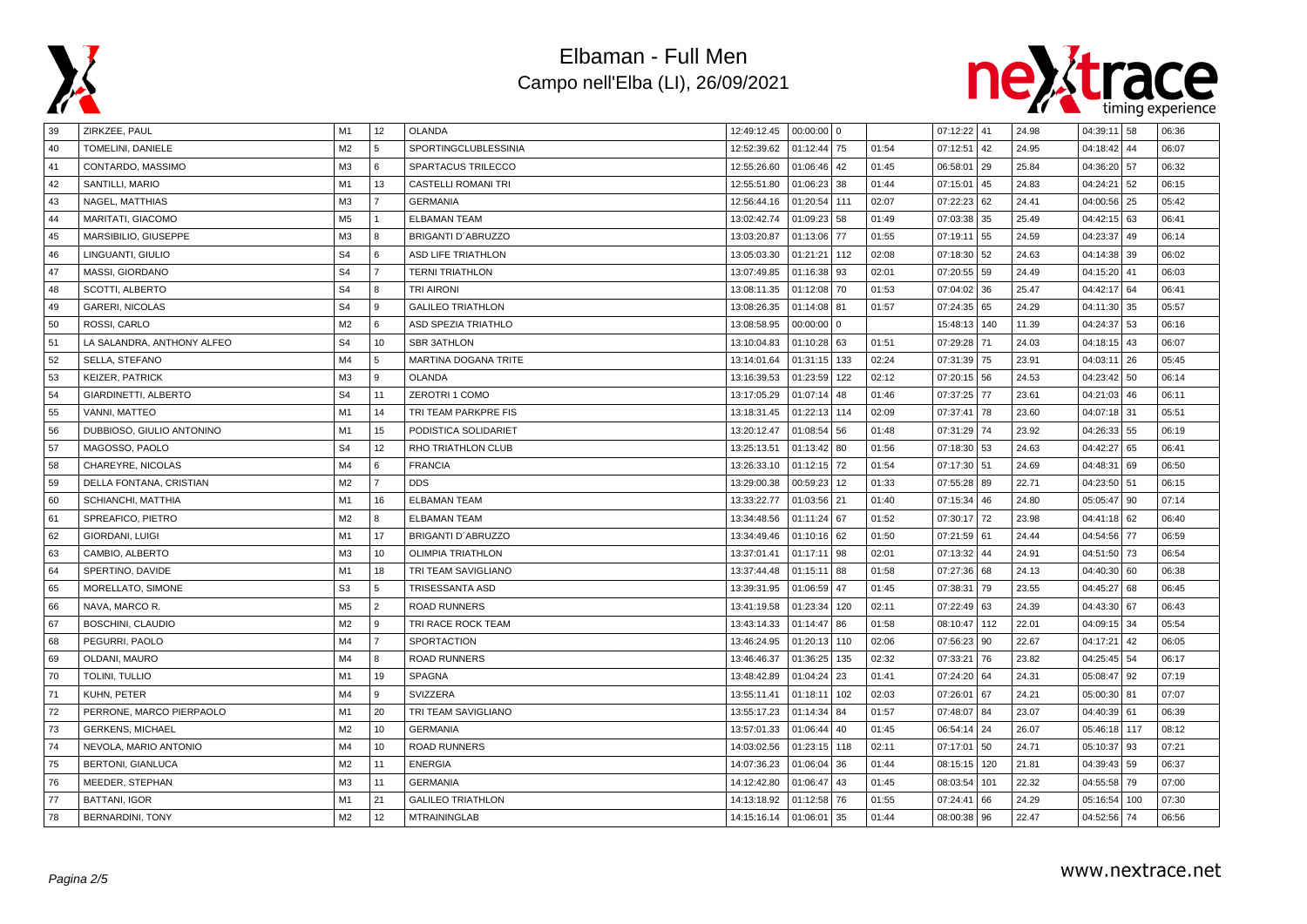



| 79  | GALANTE, STEFANO          | M <sub>2</sub> | 13             | <b>ELBAMAN TEAM</b>         | 14:15:22.65 | $01:16:44$ 94 |                | 02:01 | 07:56:52 91    |     | 22.65 | 04:49:26 70    |     | 06:51 |
|-----|---------------------------|----------------|----------------|-----------------------------|-------------|---------------|----------------|-------|----------------|-----|-------|----------------|-----|-------|
| 80  | GASPARINI, PAOLO          | M <sub>3</sub> | 12             | A.S.D. VARESE TRIATH        | 14:15:31.71 | 01:17:05 97   |                | 02:01 | 07:56:53<br>92 |     | 22.65 | 04:49:27 71    |     | 06:51 |
| 81  | COSTA, SERGIO             | M <sub>3</sub> | 13             | <b>TEAM DIECIELODE TORI</b> | 14:17:40.87 | 00:54:43      | $\overline{2}$ | 01:26 | 98<br>08:02:06 |     | 22.40 | 05:06:24 91    |     | 07:15 |
| 82  | MASCHERPA, ACHILLE        | M <sub>5</sub> | 3              | SPORT 64                    | 14:17:52.48 | 01:12:38      | 74             | 01:54 | 07:29:20<br>70 |     | 24.03 | 05:25:55       | 107 | 07:43 |
| 83  | EZECHIELI, ERIC           | M <sub>3</sub> | 14             | <b>ASD CNM TRIATHLON</b>    | 14:19:01.36 | 01:23:29      | 119            | 02:11 | 07:45:47 82    |     | 23.19 | 05:02:57 85    |     | 07:10 |
| 84  | TUNIZ, ANDREA             | M <sub>3</sub> | 15             | <b>GO TRI TEAM ASD</b>      | 14:21:02.74 | 01:09:35      | 60             | 01:49 | 08:14:17       | 118 | 21.85 | $04:42:59$ 66  |     | 06:42 |
| 85  | DE LUCA, SEBASTIANO MARCO | S <sub>3</sub> | 6              | TRI EVOLUTION               | 14:27:35.49 | 01:09:40      | 61             | 01:50 | 07:49:28<br>85 |     | 23.00 | 05:10:43   94  |     | 07:21 |
| 86  | CRUCIANI, DANIELE         | M <sub>2</sub> | 14             | <b>OLIMPIA TRIATHLON</b>    | 14:30:17.83 | 01:20:00      | 109            | 02:06 | 07:52:07<br>87 |     | 22.88 | 05:05:19 89    |     | 07:14 |
| 87  | THOUVENOT, LAURENT        | M <sub>5</sub> | $\overline{4}$ | <b>FRANCIA</b>              | 14:35:15.10 | 01:35:07      | 134            | 02:30 | 07:16:47<br>48 |     | 24.73 | 05:30:35   110 |     | 07:50 |
| 88  | HLADÍK, JOSEF             | M <sub>3</sub> | 16             | REP. CECA                   | 14:37:43.65 | 01:31:08      | 132            | 02:23 | 99<br>08:03:29 |     | 22.34 | 04:49:30       | 72  | 06:51 |
| 89  | MARCONI, MAURO            | M <sub>2</sub> | 15             | PUSHARD CYCLING CLUB        | 14:38:25.16 | 01:14:30      | 83             | 01:57 | 95<br>07:59:24 |     | 22.53 | 05:02:35 84    |     | 07:10 |
| 90  | IANNUZZIELLO, ANTONIO     | S <sub>3</sub> | $\overline{7}$ | F.I.TRI.                    | 14:40:10.44 | 01:06:51      | 46             | 01:45 | 08:00:58<br>97 |     | 22.45 | 05:18:28       | 103 | 07:32 |
| 91  | CAPRIOTTI, ROBERTO        | M <sub>5</sub> | 5              | I.T.A.                      | 14:44:15.17 | 01:14:55      | 87             | 01:58 | 08:06:27       | 106 | 22.20 | 05:04:07 87    |     | 07:12 |
| 92  | SPAZZADESCHI, ILARIO      | M <sub>3</sub> | 17             | <b>DDS</b>                  | 14:49:34.40 | 01:37:52      | 137            | 02:34 | 08:03:29       | 100 | 22.34 | 04:35:50 56    |     | 06:32 |
| 93  | ZANOTTI, ALESSANDRO       | M <sub>2</sub> | 16             | PUSHARDER CYCLING CL        | 14:50:46.12 | 01:10:38      | 66             | 01:51 | 08:12:06       | 115 | 21.95 | 05:04:09 88    |     | 07:12 |
| 94  | RIONTINO, NICOLA          | M <sub>3</sub> | 18             | LC BRUGHERIO 2              | 14:52:02.78 | 01:23:47      | 121            | 02:12 | 08:08:41       | 111 | 22.10 | 05:03:21       | 86  | 07:11 |
| 95  | LETT, RICHARD             | M <sub>3</sub> | 19             | <b>REGNO UNITO</b>          | 14:52:36.88 | 01:12:13      | 71             | 01:54 | 08:22:28       | 127 | 21.49 | $05:01:18$ 83  |     | 07:08 |
| 96  | PELLEGRI, GIOVANNI        | M <sub>2</sub> | 17             | KINO - MANA                 | 14:52:46.11 | 01:18:56      | 105            | 02:04 | 08:04:23       | 103 | 22.30 | 05:15:49   99  |     | 07:29 |
| 97  | DALL'ALBA, DANIELE        | M1             | 22             | PT SKYRUNNING               | 14:52:49.40 | 01:29:32      | 128            | 02:21 | 08:14:20       | 119 | 21.85 | 04:54:49 76    |     | 06:59 |
| 98  | ALLIRI, GIOVANNI          | M4             | 11             | POL.MAREMOLA                | 14:53:16.79 | 01:03:37      | 20             | 01:40 | 07:43:52<br>81 |     | 23.28 | 05:52:36       | 119 | 08:21 |
| 99  | FANTOZZI, STEFANO         | M <sub>3</sub> | 20             | <b>ROAD RUNNERS</b>         | 14:55:14.80 | 01:14:15      | 82             | 01:57 | 08:16:09       | 122 | 21.77 | 05:15:20 98    |     | 07:28 |
| 100 | MATTIAZZO, ANDREA         | M1             | 23             | <b>VALDIGNE TRIATHLON</b>   | 14:59:42.12 | 01:26:28      | 126            | 02:16 | 07:49:41<br>86 |     | 22.99 | 05:33:52 113   |     | 07:54 |
| 101 | COURTOIS, PHILIPPE        | M1             | 24             | <b>BELGIO</b>               | 15:00:29.82 | 01:00:29      | 15             | 01:35 | 07:47:18 83    |     | 23.11 | 06:01:00 125   |     | 08:33 |
| 102 | MITTA, MICHEL             | M <sub>2</sub> | 18             | PT SKYRUNNING               | 15:01:48.37 | 01:05:56      | 33             | 01:44 | 07:31:29<br>73 |     | 23.92 | 06:12:58       | 127 | 08:50 |
| 103 | <b>MORINI, GIORGIO</b>    | M4             | 12             | <b>VIADANA TRIATHLON</b>    | 15:02:49.98 | 01:16:05      | 92             | 02:00 | 08:06:39       | 108 | 22.19 | 05:21:09       | 105 | 07:36 |
| 104 | PEARSON, JACK             | S <sub>2</sub> |                | <b>REGNO UNITO</b>          | 15:02:52.72 | 01:08:43      | 54             | 01:48 | 08:41:32       | 136 | 20.71 | 04:54:34       | 75  | 06:58 |
| 105 | MANELLI, SIMONE ANDREA    | M <sub>3</sub> | 21             | <b>ASD CNM TRIATHLON</b>    | 15:03:05.25 | 01:18:24      | 103            | 02:03 | 08:34:19       | 131 | 21.00 | 05:00:38       | 82  | 07:07 |
| 106 | CIRO', PAOLO ENZO         | M4             | 13             | OLONA 1894                  | 15:04:47.54 | 01:25:18      | 124            | 02:14 | 08:07:51       | 110 | 22.14 | 05:17:20       | 101 | 07:31 |
| 107 | GIACOPUZZI, WALTER        | M <sub>5</sub> | 6              | PESCHIERA TRI               | 15:06:29.52 | 01:46:02      | 138            | 02:47 | 08:10:56       | 114 | 22.00 | 04:54:57       | 78  | 06:59 |
| 108 | PESKAR, PETR              | M <sub>2</sub> | 19             | REP. CECA                   | 15:08:07.48 | 01:16:47      | 96             | 02:01 | 08:06:38       | 107 | 22.19 | 05:31:15 111   |     | 07:51 |
| 109 | DI LIBORIO, MASSIMO       | M <sub>5</sub> | $\overline{7}$ | <b>GALILEO TRIATHLON</b>    | 15:11:39.24 | 01:21:28      | 113            | 02:08 | 08:18:08       | 123 | 21.68 | 05:10:51   95  |     | 07:22 |
| 110 | <b>GAMBERINI, MAURO</b>   | M <sub>2</sub> | 20             | SPARTANS BOLOGNA            | 15:15:21.52 | 01:19:08      | 107            | 02:04 | 08:07:10       | 109 | 22.17 | 05:31:50 112   |     | 07:51 |
| 111 | LOFFREDO, SERGIO          | M <sub>3</sub> | 22             | AURORA TRIATHLON ASD        | 15:18:21.10 | 01:12:26      | 73             | 01:54 | 08:32:51       | 130 | 21.06 | $05:11:13$ 96  |     | 07:22 |
| 112 | ROMANO, ETTORE            | M <sub>2</sub> | 21             | I.T.A.                      | 15:18:31.21 | 01:06:44      | 41             | 01:45 | 08:36:29       | 134 | 20.91 | 05:14:34 97    |     | 07:27 |
| 113 | <b>BASSOLA, LINO</b>      | M <sub>3</sub> | 23             | PT SKYRUNNING               | 15:23:34.27 | 01:17:32      | 100            | 02:02 | 07:54:53       | 88  | 22.74 | 05:54:31       | 121 | 08:24 |
| 114 | EVANGELISTI, FABRIZIO     | M1             | 25             | A.S.D. FOLIGNO TRIAT        | 15:24:56.87 | 01:22:43      | 115            | 02:10 | 08:20:58       | 126 | 21.56 | 05:28:15       | 109 | 07:46 |
| 115 | DE MASI, MASSIMO          | M4             | 14             | I.T.A.                      | 15:25:53.58 | 01:27:05      | 127            | 02:17 | 08:12:06       | 116 | 21.95 | 05:23:13       | 106 | 07:39 |
| 116 | MONACELLI, PIER LUIGI     | M <sub>5</sub> | 8              | I.T.A.                      | 15:28:14.42 | 01:30:39      | 131            | 02:23 | 07:58:19<br>93 |     | 22.58 | 05:38:57   116 |     | 08:01 |
| 117 | MORETTO, GIANANDREA       | M4             | 15             | <b>ROAD RUNNERS</b>         | 15:31:31.51 | 01:15:24      | 91             | 01:59 | 08:29:07       | 129 | 21.21 | 05:20:30       | 104 | 07:35 |
| 118 | FINETTO, ALBINO           | M4             | 16             | PUSHARDER CYCLING CL        | 15:33:16.55 | 01:46:30      | 139            | 02:48 | 08:14:13       | 117 | 21.85 | 05:17:28 102   |     | 07:31 |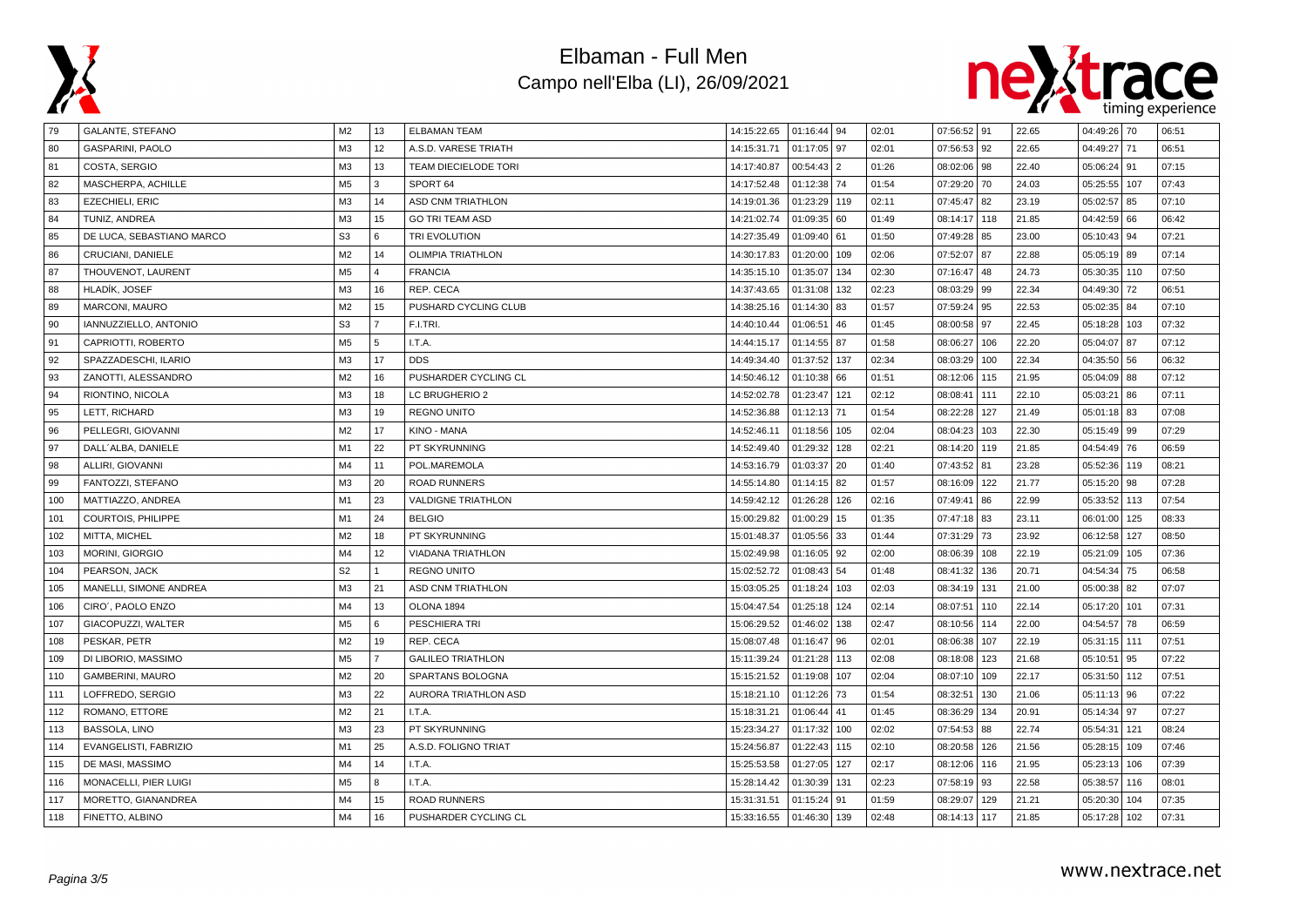



| 119        | ZANFORLIN, MAURIZIO        | M5             | 9            | TRIATHLON BRESCIA           | 15:37:00.24 | $00:00:00$ 0  |                |       | 08:36:29 133 |          | 20.91 | 05:26:03     | 108          | 07:43 |
|------------|----------------------------|----------------|--------------|-----------------------------|-------------|---------------|----------------|-------|--------------|----------|-------|--------------|--------------|-------|
| 120        | MARINI, PAOLO ANGELO MARIA | M <sub>4</sub> | 17           | <b>ROAD RUNNERS</b>         | 15:49:36.68 | 01:24:18      | 123            | 02:13 | 08:10:55     | 113      | 22.00 | 05:59:12     | 124          | 08:30 |
| 121        | ZENARI, FABIO              | M <sub>2</sub> | 22           | <b>ELBAMAN TEAM</b>         | 15:51:03.20 | 01:29:38      | 129            | 02:21 | 08:27:40     | 128      | 21.27 | 05:36:03     | 114          | 07:57 |
| 122        | LA VIOLA, SALVATORE        | M <sub>4</sub> | 18           | ASD CNM TRIATHLON           | 15:51:53.15 | 01:08:34      | 52             | 01:48 | 08:34:59     | 132      | 20.97 | 05:56:13     | 122          | 08:26 |
| 123        | LEPORE, ENRICO             | M <sub>3</sub> | 24           | NJOY TRI VA                 | 16:01:38.97 | 01:11:41      | 69             | 01:53 | 08:06:17     | 105      | 22.21 | 06:28:14     | 130          | 09:12 |
| 124        | GAY, PIERRE-ANTOINE        | M <sub>2</sub> | 23           | <b>FRANCIA</b>              | 16:01:48.31 | 01:15:20      | 90             | 01:58 | 08:04:06     | 102      | 22.31 | 06:15:15     | 128          | 08:53 |
| 125        | OGNIBENE, GIAN LUCA        | M <sub>4</sub> | 19           | SPARTANS BOLOGNA            | 16:04:28.62 | 01:30:22      | 130            | 02:22 | 08:20:07     | 125      | 21.59 | 05:56:17     | 123          | 08:26 |
| 126        | TRAMENTOZZI, CLAUDIO       | M1             | 26           | <b>NOVA TRIATHLON</b>       | 16:06:49.95 | 01:06:49      | 45             | 01:45 | 09:07:41     | 139      | 19.72 | 05:37:43     | 115          | 08:00 |
| 127        | GRASSO, VALERIO            | S <sub>3</sub> | 8            | ODYSSEUS MESSINA            | 16:11:57.78 | 01:08:40      | 53             | 01:48 | 08:16:07     | 121      | 21.77 | 06:38:49     | 131          | 09:27 |
| 128        | ORIOLO, VALENTINO          | M <sub>2</sub> | 24           | <b>REGNO UNITO</b>          | 16:14:51.64 | 01:18:40      | 104            | 02:04 | 08:53:10     | 138      | 20.26 | 05:48:53     | 118          | 08:16 |
| 129        | GIANNONE, FABRIZIO         | S <sub>4</sub> | 13           | <b>FCZ TRIATHLON</b>        | 16:15:58.65 | 01:16:46      | 95             | 02:01 | 08:53:07     | 137      | 20.26 | 05:53:06     | 120          | 08:22 |
| 130        | SONAGLIA, MASSIMO          | M <sub>3</sub> | 25           | TRI EVOLUTION               | 16:16:22.21 | 01:36:47      | 136            | 02:32 | 16:54:55     | 141      | 10.64 | 06:25:55     | 129          | 09:08 |
| 131        | ZANETTI, LUCA              | M <sub>2</sub> | 25           | <b>ENERGIA</b>              | 16:28:18.92 | 01:17:40      | 101            | 02:02 | 08:39:59     | 135      | 20.77 | 06:08:58     | 126          | 08:44 |
| <b>DNF</b> | WILSON, LOUIS              | S <sub>2</sub> | $\mathbf 0$  | <b>REGNO UNITO</b>          | 00:00:00.00 | 01:19:47      | $\mathbf{0}$   | 02:05 | $00:00:00$ 0 |          |       | 00:00:00     | $\mathbf 0$  |       |
| <b>DNF</b> | VIGANEGO, FEDERICO         | M <sub>3</sub> | $\mathbf 0$  | PRORECCO TRIATHLON          | 00:00:00.00 | 01:08:45      | 55             | 01:48 | 07:59:18 94  |          | 22.53 | $00:00:00$ 0 |              |       |
| <b>DNF</b> | VALLINI, SANDRO            | M <sub>4</sub> | $\mathbf 0$  | TRI ALTO ADIGE              | 00:00:00.00 | 01:35:45      | $\Omega$       | 02:31 | $00:00:00$ 0 |          |       | 00:00:00     | $\mathbf 0$  |       |
| <b>DNF</b> | STADLOBER, KARL            | M <sub>5</sub> | $\mathbf{0}$ | <b>AUSTRALIA</b>            | 00:00:00.00 | 01:05:59      | $\Omega$       | 01:44 | 07:11:56 0   |          | 25.00 | $00:00:00$ 0 |              |       |
| <b>DNF</b> | SPINA, ANTONIO             | M <sub>3</sub> | $\mathbf 0$  | <b>GALILEO TRIATHLON</b>    | 00:00:00.00 | 01:22:54      | 116            | 02:10 | 08:18:10 124 |          | 21.68 | $00:00:00$ 0 |              |       |
| <b>DNF</b> | SELLERI, STEFANO           | M <sub>4</sub> | $\mathbf 0$  | UNIONE SPORTIVA ZOLA        | 00:00:00.00 | 00:00:00      | $\Omega$       |       | 00:00:00     | $\Omega$ |       | $00:00:00$ 0 |              |       |
| <b>DNF</b> | SILVERII, ELIODORO         | M <sub>2</sub> | $\mathbf 0$  | I.T.A.                      | 00:00:00.00 | 01:18:59      | 106            | 02:04 | 07:16:54     | 49       | 24.72 | 00:00:00     | $\mathbf{0}$ |       |
| <b>DNF</b> | SCOTTI, ROBERTO            | M <sub>2</sub> | $\Omega$     | <b>TEAM LADISPOLI TRIAT</b> | 00:00:00.00 | 01:09:29      | 59             | 01:49 | 07:28:03 69  |          | 24.10 | $00:00:00$ 0 |              |       |
| <b>DNF</b> | SCHEUMAIER, MICHAEL        | S <sub>2</sub> | $\mathbf{0}$ | <b>GERMANIA</b>             | 00:00:00.00 | 01:01:07      | $\overline{0}$ | 01:36 | $00:00:00$ 0 |          |       | $00:00:00$ 0 |              |       |
| <b>DNF</b> | ROSSI, LUCA                | M <sub>4</sub> | $\mathbf 0$  | I.T.A.                      | 00:00:00.00 | 01:15:38      | $\overline{0}$ | 01:59 | $00:00:00$ 0 |          |       | $00:00:00$ 0 |              |       |
| <b>DNF</b> | ROBERTI, MARIO             | M1             | $\mathbf 0$  | PUSHARDER CYCLING CLUB      | 00:00:00.00 | 00:45:58      | $\Omega$       | 01:12 | $00:00:00$ 0 |          |       | $00:00:00$ 0 |              |       |
| <b>DNF</b> | PRANDI, ANDREA             | M <sub>2</sub> | $\mathbf 0$  | <b>SAVONA TRIATHLON</b>     | 00:00:00.00 | 01:08:02      | 50             | 01:47 | 07:20:17 57  |          | 24.53 | $00:00:00$ 0 |              |       |
| <b>DNF</b> | PIVOT, SYLVAIN             | M <sub>2</sub> | $\mathbf{0}$ | <b>FRANCIA</b>              | 00:00:00.00 | $01:36:05$ 0  |                | 02:31 | 07:34:23 0   |          | 23.77 | $00:00:00$ 0 |              |       |
| <b>DNF</b> | PICHOT, JULIEN             | S <sub>3</sub> | $\mathbf 0$  | F.I.TRI.                    | 00:00:00.00 | $01:21:29$ 0  |                | 02:08 | $00:00:00$ 0 |          |       | $00:00:00$ 0 |              |       |
| <b>DNF</b> | PICCINELLI, FRANCESCO      | M1             | $\Omega$     | <b>SPORTACTION</b>          | 00:00:00.00 | 01:07:11      | $\overline{0}$ | 01:46 | $00:00:00$ 0 |          |       | 00:00:00     | $\mathbf 0$  |       |
| <b>DNF</b> | PATSCH, HERBERT            | M <sub>6</sub> | $\mathbf 0$  | <b>GERMANIA</b>             | 00:00:00.00 | 00:43:55      | $\overline{0}$ | 01:09 | $00:00:00$ 0 |          |       | $00:00:00$ 0 |              |       |
| <b>DNF</b> | NYKVIST, PEKKO             | M1             | $\mathbf 0$  | <b>FINLANDIA</b>            | 00:00:00.00 | 00:58:28      | 9              | 01:32 | $00:00:00$ 0 |          |       | $00:00:00$ 0 |              |       |
| <b>DNF</b> | NICASTRI, PAOLO GIORGIO    | M1             | 0            | <b>ELBAMAN TEAM</b>         | 00:00:00.00 | $01:05:12$ 32 |                | 01:42 | 08:05:59 104 |          | 22.22 | $00:00:00$ 0 |              |       |
| <b>DNF</b> | MUGLIARISI, SIMONE         | S <sub>4</sub> | $\mathbf 0$  | <b>SAVONA TRIATHLON</b>     | 00:00:00.00 | 00:55:15      | $\overline{0}$ | 01:27 | $00:00:00$ 0 |          |       | $00:00:00$ 0 |              |       |
| <b>DNF</b> | LÜBBE, MARKUS              | S <sub>4</sub> | $\mathbf 0$  | <b>GERMANIA</b>             | 00:00:00.00 | 00:55:42      | $\Omega$       | 01:27 | $00:00:00$ 0 |          |       | $00:00:00$ 0 |              |       |
| <b>DNF</b> | MONTICELLI, FRANCESCO      | M1             | $\Omega$     | F.I.TRI.                    | 00:00:00.00 | 00:00:00      | I٥             |       | $00:00:00$ 0 |          |       | $00:00:00$ 0 |              |       |
| <b>DNF</b> | LUCIANI, STEFANO           | M1             | $\mathbf 0$  | SPORTEGO TEAM               | 00:00:00.00 | 01:05:14      | $\overline{0}$ | 01:43 | 06:03:38 0   |          | 29.70 | $00:00:00$ 0 |              |       |
| <b>DNF</b> | LIENHARD, DAVID            | M <sub>2</sub> | $\mathbf 0$  | SVIZZERA                    | 00:00:00.00 | 01:10:56      | $\overline{0}$ | 01:52 | $00:00:00$ 0 |          |       | 00:00:00     | $\mathbf 0$  |       |
| <b>DNF</b> | KAHOUN, FILIP              | M <sub>3</sub> | $\mathbf 0$  | REP. CECA                   | 00:00:00.00 | 01:04:43      | 26             | 01:42 | 06:53:13 23  |          | 26.14 | 00:00:00     | $\mathbf{0}$ |       |
| <b>DNF</b> | <b>GREGORI, NATALE</b>     | M <sub>2</sub> | $\Omega$     | <b>CUS BRESCIA</b>          | 00:00:00.00 | $01:11:15$ 0  |                | 01:52 | $00:00:00$ 0 |          |       | $00:00:00$ 0 |              |       |
| <b>DNF</b> | GIACOMELLI, LUCA           | M <sub>2</sub> | $\mathbf 0$  | PT SKYRUNNING               | 00:00:00.00 | 01:30:22      | $\Omega$       | 02:22 | $00:00:00$ 0 |          |       | $00:00:00$ 0 |              |       |
| <b>DNF</b> | <b>FUSAI, DAVID</b>        | M1             | $\Omega$     | VIS CORTONA PROMOTEC        | 00:00:00.00 | $01:09:11$ 0  |                | 01:49 | $00:00:00$ 0 |          |       | $00:00:00$ 0 |              |       |